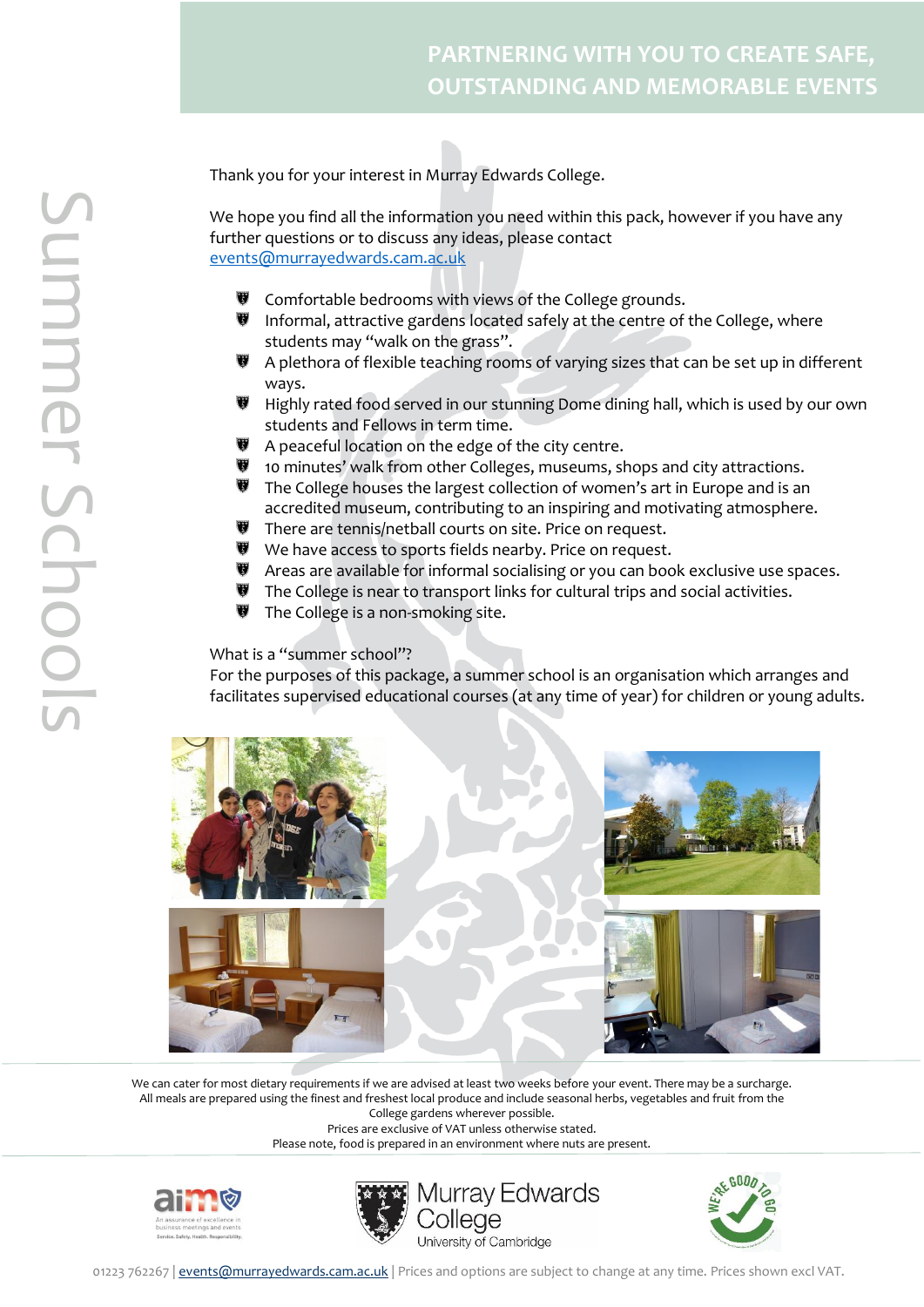## **Summer School Package**

- **W** Accommodation in en suite or standard, twin and/or single rooms (agreed upon booking)
- Breakfast buffet, including Full English, cereal, continental items, yoghurt and beverages
- Three course cafeteria lunch and/or dinner or packed, to take away.
- Bedroom linen changed once a week for students and twice a week for supervisors
- Bedrooms and bathrooms checked daily Monday Friday
- **W** Free Wi-Fi in bedrooms and throughout the site
- In-room refreshments for supervisory staff
- A College contact (event organiser) available during office hours for the duration of your stay

## **Full Board Rate - per person per night**

En suite - £97 Shared bathroom - £83

- En suite or standard, twin or single bedroom (agreed at booking confirmation)
- Breakfast buffet, including Full English, cereal, continental items, yoghurt and beverages
- **3** course cafeteria lunch and dinner. Or packed lunch or dinner, to take away.
- Free Wi-Fi in bedrooms and throughout the site
- In-room refreshments for supervisory staff

## **Half Board Rate - per person per night**

En suite half board rate - £78 Standard half board rate - £64

- **W** En suite or standard, twin or single bedroom (agreed at booking confirmation)
- Breakfast buffet, including Full English, cereal, continental items, yoghurt and beverages
- **3** course cafeteria lunch OR dinner. Or packed lunch or dinner, to take away.
- **Figure 18 Free Wi-Fi in bedrooms and throughout the site**
- In-room refreshments for supervisory staff

## **All summer school bookings benefit from**

- A College contact (event organiser) available during office hours for the duration of your stay
- Bedroom linen changed once a week for students and twice a week for supervisors
- **Bedrooms and bathrooms checked daily Monday Friday**

Room hire for teaching, offices and social spaces is not included in the above rates. We will look at rates for these with you at the time of booking depending on requirements, numbers and availability. All rates are negotiable depending on circumstances and requirements.

We can cater for most dietary requirements if we are advised at least two weeks before your event. There may be a surcharge. All meals are prepared using the finest and freshest local produce and include seasonal herbs, vegetables and fruit from the College gardens wherever possible.

Prices are exclusive of VAT unless otherwise stated.







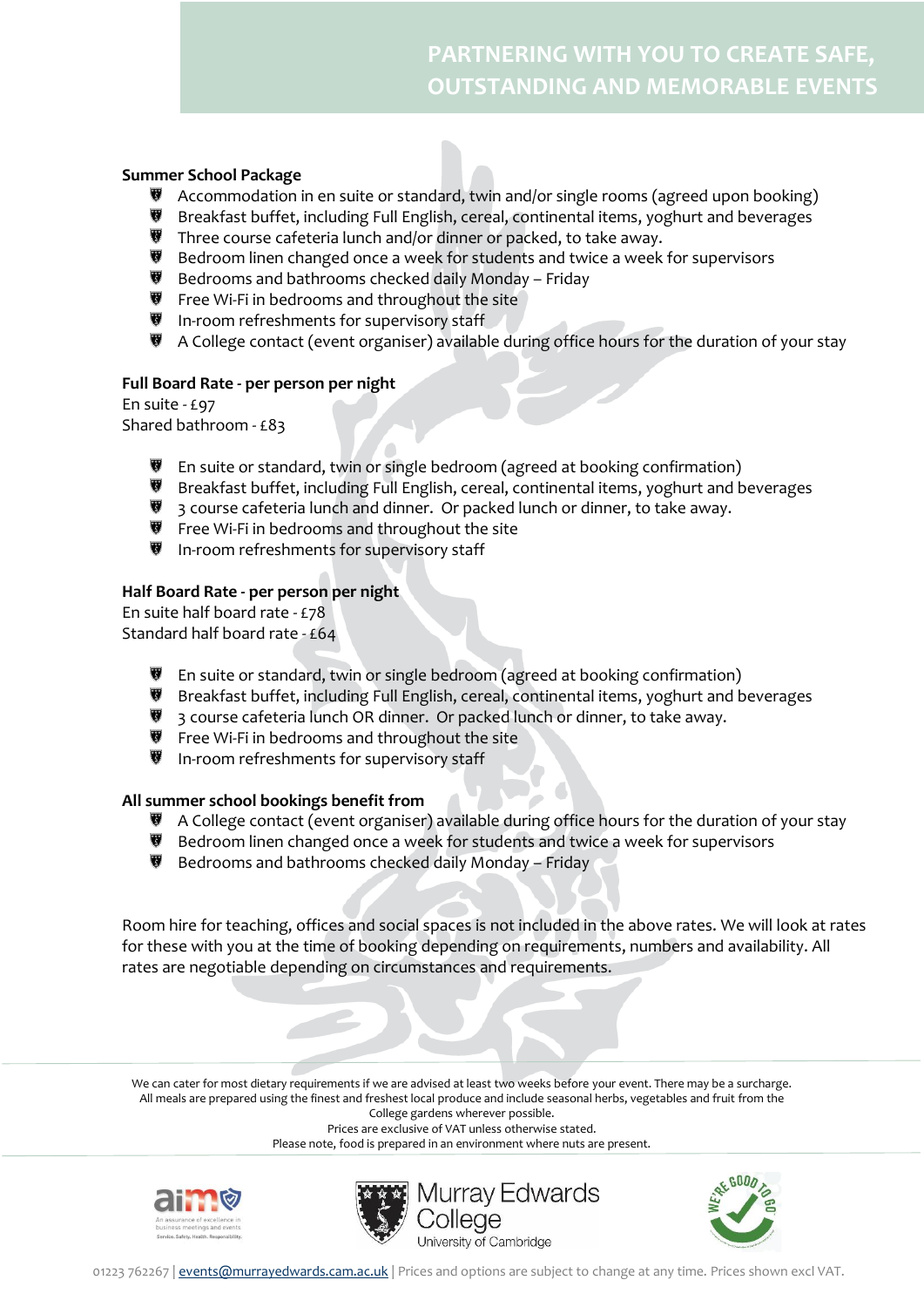## **Booking information for organisers:**

- $\Psi$  We will request that the 90% of your estimated total cost to be paid in advance of your event by an initial non-refundable deposit of 50% and two interim payments of 20% each. Payment dates may be agreed with the Events Manager. You will then be invoiced for the final amount after the event.
- $\P$  You must complete and sign our booking form agreeing to our terms and conditions at the time of booking. Cancellation terms are clearly outlined in section 4 and are applicable to every booking. The College must be notified of amendments or cancellations in writing.
- **W** If you believe your booking to be VAT exempt, you must complete the VAT exemption form on and provide any additional evidence requested by the form.
- You must advise us at the time of booking if males and females must be accommodated separately, alongside any other accommodation requirements.
- ₩ Rooming lists must be given on the template provided by your College contact. Lists provided in alternative templates will not be accepted.

Murray Edwards College has a long history of working with summer schools, so we understand that there can be challenges when working with a group of children or young adults. We work closely with organisers to plan a safe, well-organised, enjoyable time for students' that fits with the College, which remains a working environment year-round.

To safeguard this, we expect that school groups adhere to the following guidelines and those outlined in the Terms and Conditions:

- Have a minimum supervisor to student ratio of 1:10 and that students under 21 are supervised at all times while they are in College.
- The youngest age we will usually accommodate is 15 years'. Depending on supervision and references, younger groups may be considered.
- Have at least one supervisor bedroom per accommodation corridor.
- Do not permit students to consume alcohol or smoke while they are in residence on the College site.
- **W** Complete individual Personal Emergency Evacuation (PEEP) Forms to ensure the safety of students with additional accessibility needs.
- Submit a valid public liability insurance certificate and risk assessments for all individual activities planned in College at least 1 month in advance of your arrival date.
- Complete risk assessments for all activities taking place in College.
- **W** Ensure students stay within their allocated accommodation staircases and social areas in College.
- Ensure their students and staff are fully briefed on fire and health and safety procedures. Fire action plans are clearly displayed on the back of accommodation and meeting room doors.
- Enforce an 11:00pm curfew, unless an alternative agreement has been made in writing.

We can cater for most dietary requirements if we are advised at least two weeks before your event. There may be a surcharge. All meals are prepared using the finest and freshest local produce and include seasonal herbs, vegetables and fruit from the

College gardens wherever possible. Prices are exclusive of VAT unless otherwise stated.







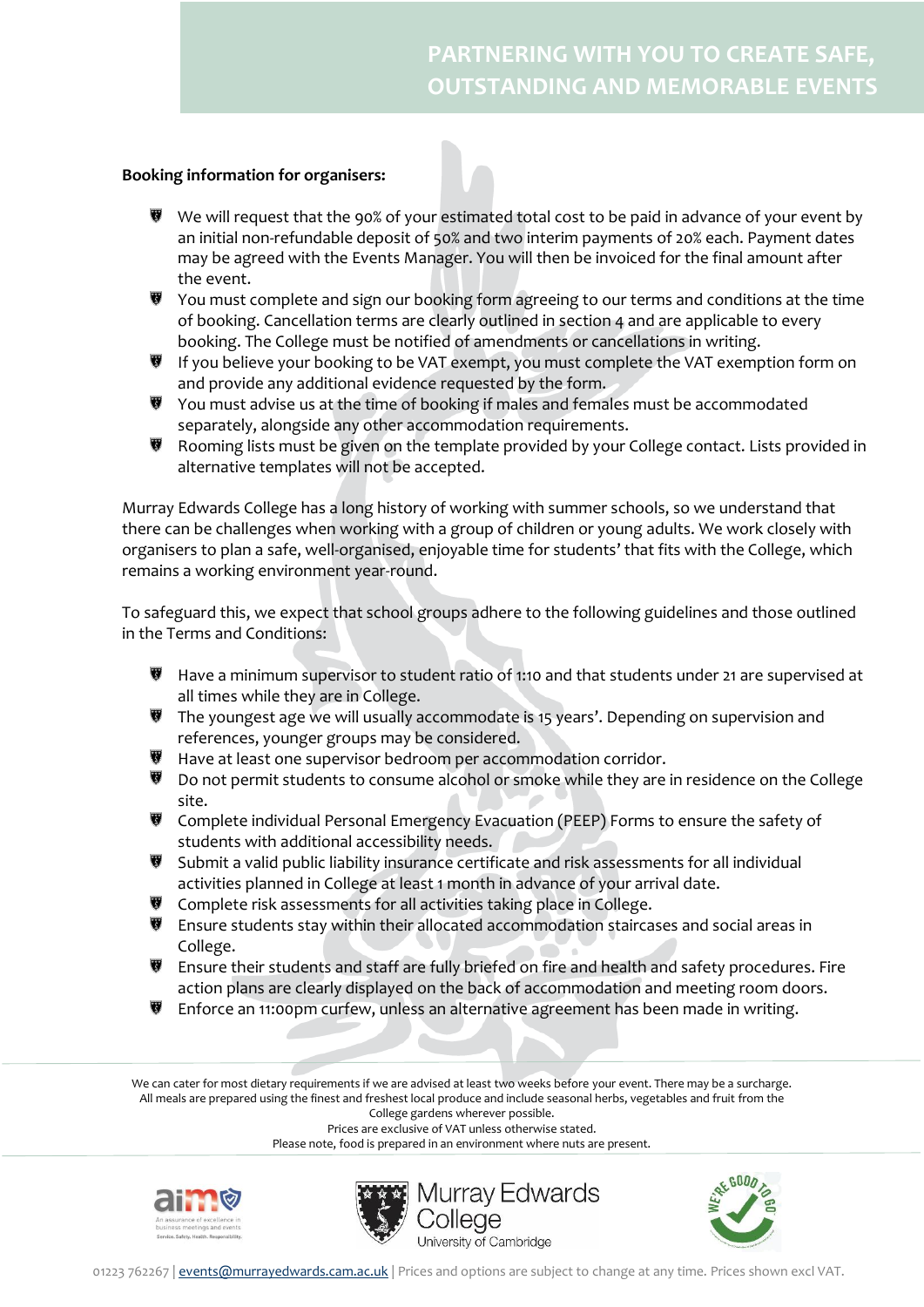## **Frequently Asked Questions**

We will consider all requests providing we are given sufficient advance notice to plan.

#### A.V. equipment

To book any audio-visual equipment for your summer school, please contact our technician via email events@murrayedwards.cam.ac.uk

#### Bar

No matter their age, summer school students and supervisors do not have access to alcohol from the College whilst on College grounds and we ask that none is brought in. However, we can serve soft drinks from our bar on special evenings. Please see the current price list for hire rates.

#### Bed and breakfast

If you have guest speakers or teachers who wish to stay overnight, they can book B&B via our website https://www.murrayedwardsevents.co.uk/bed-breakfast-cambridge/

#### Bedroom types

En suite – has a private bathroom and toilet in the bedroom. Standard – has shared bathroom facilities; usually 1 toilet per 2 bedrooms and 1 shower room per 2 bedrooms. Located on the same floor as the bedroom.

#### Behaviour

Please see section 9 of our terms and conditions, which outlines the behaviour standards expected during your stay. Please ensure these are circulated to students at the beginning of their stay and reaffirmed where necessary.

#### Cancellation

Summer schools cancelled less than 12 months before the event start date are subject to cancellation fees of 90% of the total estimated cost for accommodation and meeting rooms and 65% on food and beverage revenue.

If cancellation occurs more than 12 months before the event start date this will incur loss of deposit only.

Please see section 4 of our contract for further details of our cancellation policy.

Candles Candles are not permitted in College.

We can cater for most dietary requirements if we are advised at least two weeks before your event. There may be a surcharge. All meals are prepared using the finest and freshest local produce and include seasonal herbs, vegetables and fruit from the College gardens wherever possible.

Prices are exclusive of VAT unless otherwise stated.







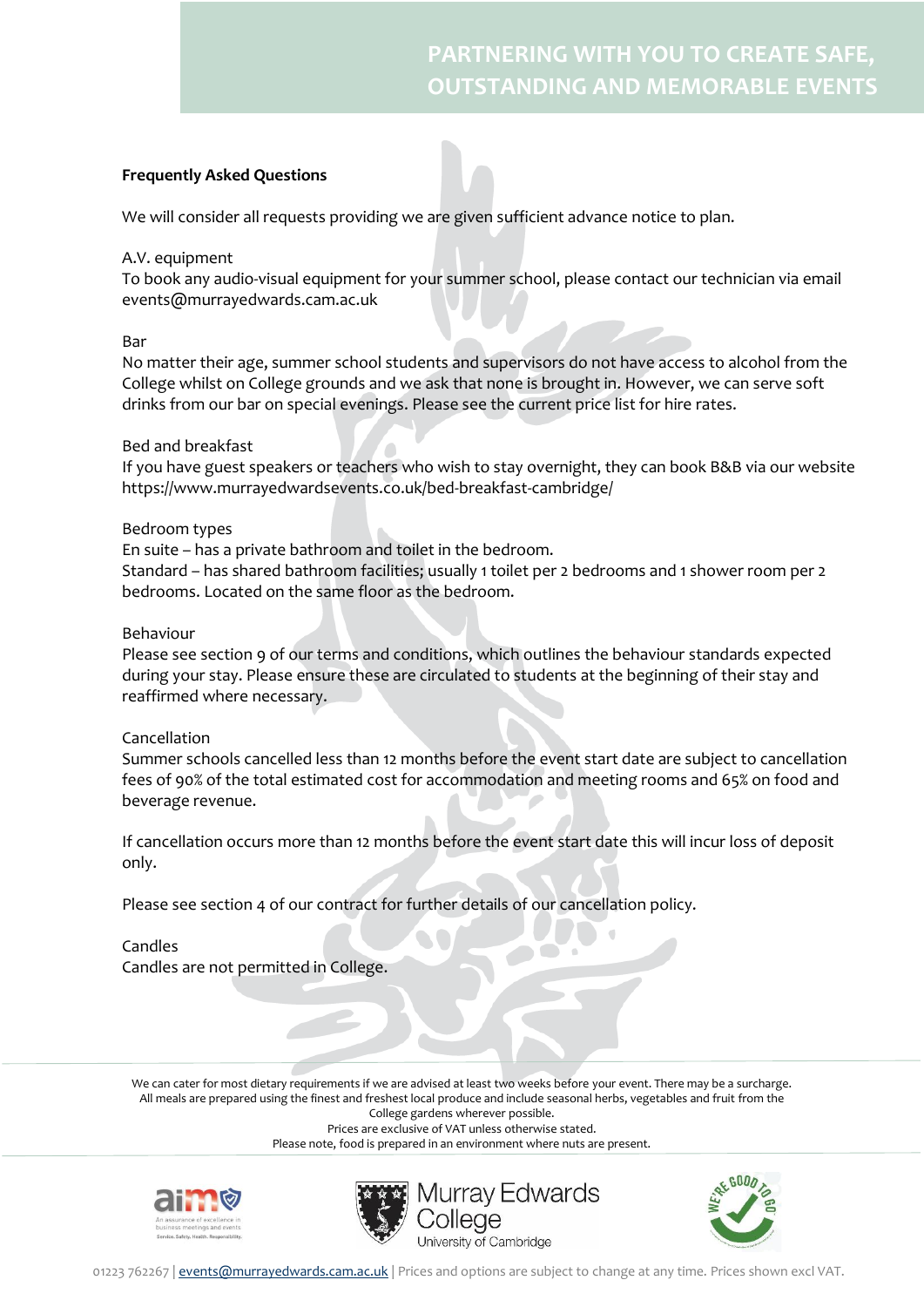Cambridge Experiences (and experiences further afield) We would be happy to suggest some local activities to fit in with your agenda.

By train, Cambridge has great links to Northern cities, such as York and Manchester and is just

50 minutes from London 90 minutes from Norwich 120 minutes from Great Yarmouth (seaside town) 150 minutes from Oxford

## Ceilidhs

The Dome is suitable for ceilidhs, depending on your numbers. Please discuss this with your event organiser.

## Chapel

Murray Edwards does not have a chapel. Subject to availability, we can provide rooms for worship.

## Common areas

The College bar is open all of the time and is an excellent common area, as it contains a television, Internet access, comfortable seating and vending machines. The bar must also be suitably supervised, as it is an area open to all guests of the College. If you would like to hire a private common area, please talk to your College contact.

#### Contact during your time here

A member of the team will look after your event whilst you are staying to ensure it runs smoothly. We like to keep in touch with you regularly, so please arrange with your event organiser the best way to do this in advance of your stay.

#### Coaches

Coaches for students can pull up on Huntingdon Road however, they must only be there whilst students alight and disembark. The nearest parking for coaches is Madingley Road Park and Ride.

#### Damage

Our contract stipulates that the summer school provider is responsible for any and all damage incurred by students. Damage should be reported as soon as possible to your event organiser, who will advise you of the charges once the issue has been reviewed.

We can cater for most dietary requirements if we are advised at least two weeks before your event. There may be a surcharge. All meals are prepared using the finest and freshest local produce and include seasonal herbs, vegetables and fruit from the College gardens wherever possible.

Prices are exclusive of VAT unless otherwise stated.







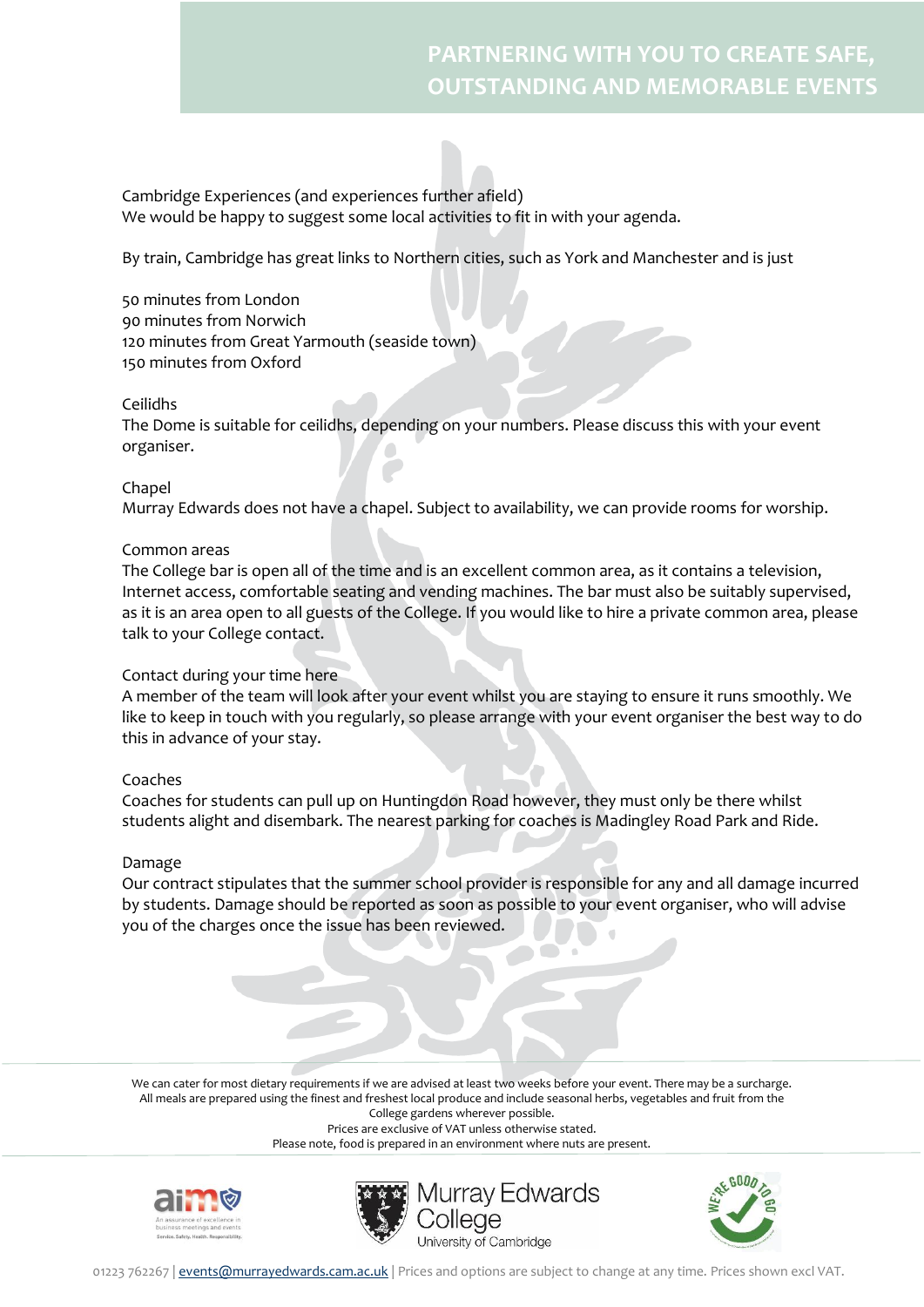### Deadlines

Your event organiser will contact you 2 weeks before your event start date to begin collating final details, including a complete alphabetical list of students and staff, any proposed speakers or teachers and the subject matter of their presentations, a programme or agenda and final numbers for accommodation and catering.

### Decorations

Murray Edwards College is Grade II\* listed building. Please do not decorate or put up signs without the consent of the Events Manager. The Events Department will put up signs to your event areas in appropriate sign holders.

## Deposit

We will request that the majority of your estimated total cost to be paid in advance of your event by an initial non-refundable deposit and interim payments. Payment dates may be agreed with the Events Manager. You will then be invoiced for the final amount after the event.

#### Dietary requirements

We can cater for most dietary requirements providing we are advised in advance. Please let us know any dietary needs at least 2 weeks before your arrival date.

#### Halal catering

We are able to source Halal meat if advised in advance.

#### Kosher catering

Kosher food can be sourced from an external supplier and will be charged at cost. Please discuss this with your College contact.

#### Disabled access

If you have any guests who require support of any kind, please let us know as soon as possible or at least 2 weeks before your arrival date, so we can send a Personal Evacuation Evaluation Plan (PEEP) form or download one from www.murrayedwardsevents.co.uk/visitor-information/accessibilitystatement.

#### Entertainment

Although most types of entertainment are acceptable at Murray Edwards, please do discuss this with us prior to your summer school.

#### External catering

We do not permit external catering at Murray Edwards. Our catering department would be pleased to work with you on a menu if you have specific requirements.

We can cater for most dietary requirements if we are advised at least two weeks before your event. There may be a surcharge. All meals are prepared using the finest and freshest local produce and include seasonal herbs, vegetables and fruit from the College gardens wherever possible.

Prices are exclusive of VAT unless otherwise stated.







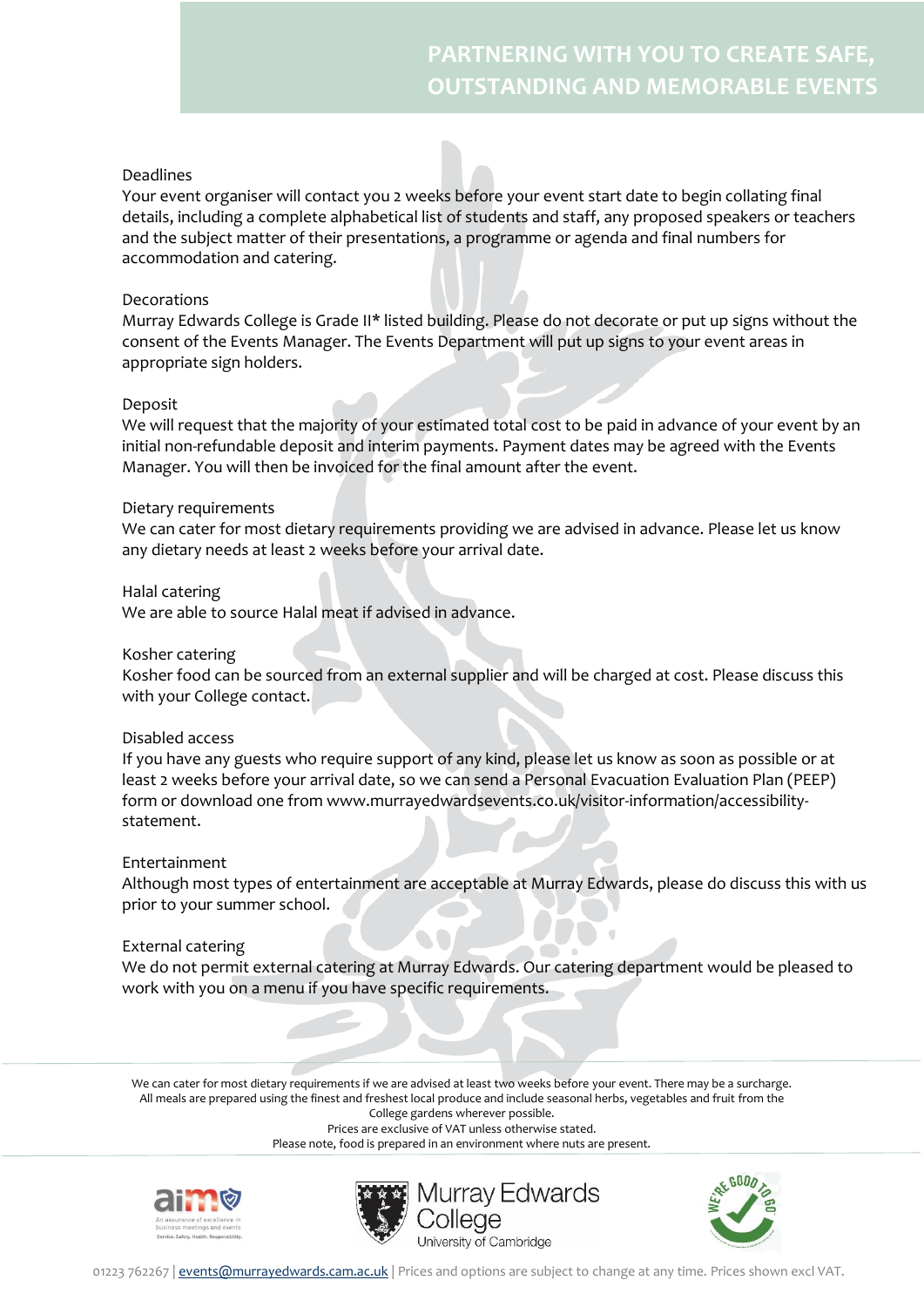## Fireworks

We are sorry but fireworks are not permitted.

## Food and drink

Our catering team are delighted to provide a fantastic range of international-style cuisine, from curry to fish 'n' chips. The cafeteria receives great reviews from students and staff and in addition to main meals provides a variety of snacks and soft drinks. It is not permitted to bring your own food into College.

If you are planning a day out, we can provide packed lunches which usually consist of a sandwich, crisps, chocolate bar, piece of fruit and a bottle of water or can of juice.

We can provide BBQ lunches and dinners in our beautiful gardens.

If you would like a formal meal while you are here, this can be booked into a private dining room of a suitable size.

We are always interested to hear what ideas you have planned for your group activities and will be happy to help where we can. Meal arrangements outside of the package will carry an additional charge.

You may be given a specific meal time slot, depending on our other bookings. If you would like to determine this before you create your agenda, please ask your Event Organiser.

#### Gardens

Orchard Court garden can be used for activities but must be booked in advance alongside a wet weather back up room.

Students and staff are welcome to use the gardens on an informal basis but ball games are not permitted and the noise level must be respectful of others using the surrounding gardens, accommodation and meeting rooms.

Music is not permitted in the gardens after 9:00pm, unless you have prior written permission from the College Events Manager.

The gardens must be vacated by 10:00pm.

#### Gazebos

Gazebos may be used in the gardens. Please let us know if you wish to hire them and we will get a quote.

We can cater for most dietary requirements if we are advised at least two weeks before your event. There may be a surcharge. All meals are prepared using the finest and freshest local produce and include seasonal herbs, vegetables and fruit from the College gardens wherever possible.

Prices are exclusive of VAT unless otherwise stated.







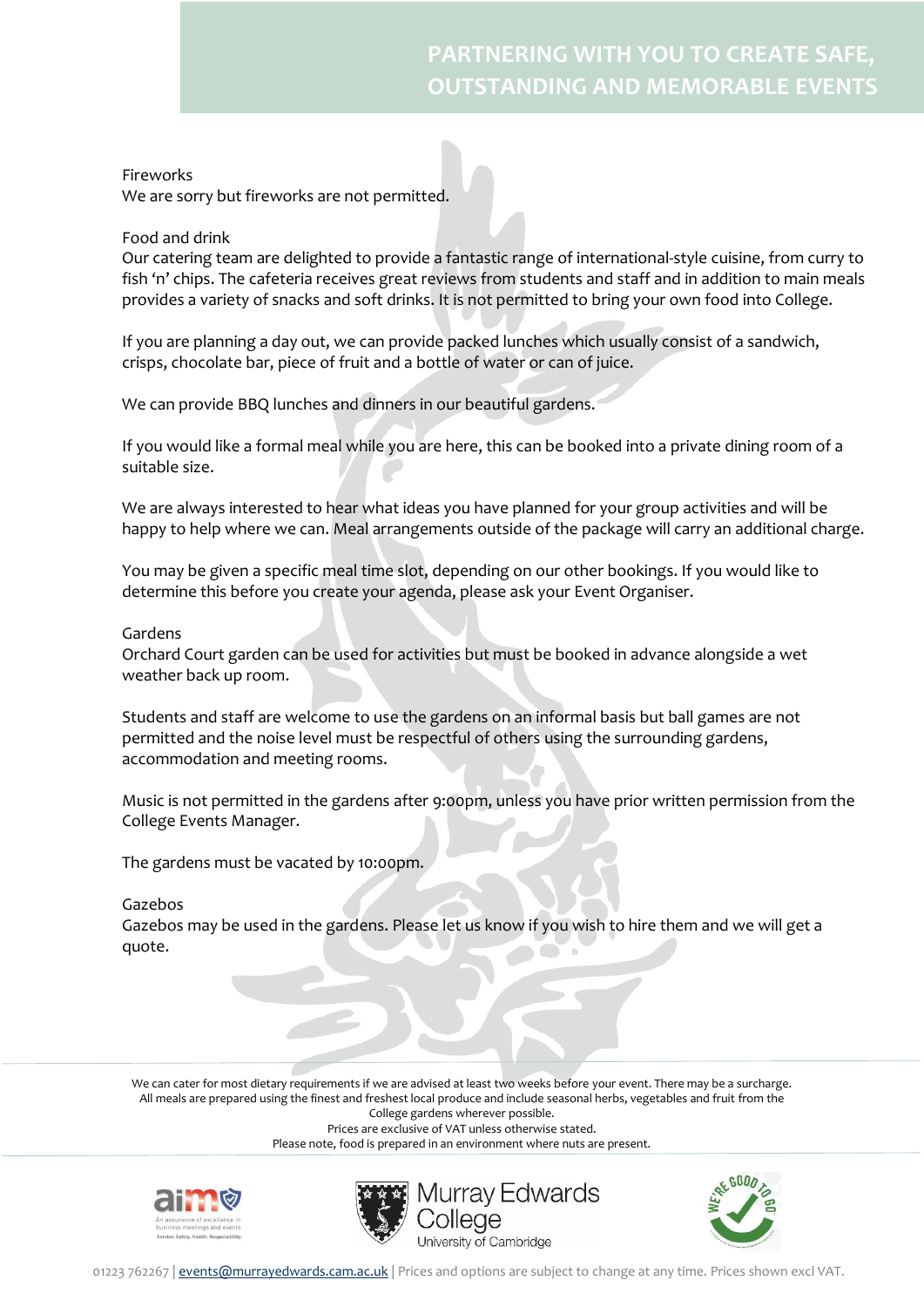## Internet access and Wi-Fi

Murray Edwards College agrees to provide wired and Wi-Fi Internet access to our guests on request, depending on location and available infrastructure. Please note that the College network has no content control or restrictions, meaning that inappropriate for age material can be accessed. The responsibility of supervising Internet access procured for those below the age of 18 remains with the summer school organiser and not with the College.

#### Marquees

Marquees may be used in Orchard Court garden, subject to some logistical factors. Again, please discuss your plans with us.

#### Music

If you are planning a disco night, amplified music including bands and DJs are permitted in the College bar and we have connections for Ipods and portable devices. The bar must be hired for events such as this. Hire charges are on page 2 of the price list.

Live music is only permitted by prior arrangement.

A PA system is available to hire.

Music is not permitted in the gardens after 9:00pm, unless you have prior written permission from the College Events Manager.

#### Outdoor games

Garden games such as giant Jenga and croquet are permitted. Some inflatables are also permitted. Please discuss any ideas with your event organiser.

#### Other events

Please note that there will be other events in College during your stay at Murray Edwards, although of course you will have exclusive access to the rooms you have booked.

The paths, corridors and general communal areas through College are in constant use and the gardens are open to tourists. Upon arrival, tourists will be advised by the Porters which areas they cannot access and the event organiser will also help to ensure that areas in use for your event remain exclusive to you and your guests.

#### Parking

Parking is only available by prior arrangement. Please see our website for maps and directions.

Room capacities Please see page 2 of the price list.

We can cater for most dietary requirements if we are advised at least two weeks before your event. There may be a surcharge. All meals are prepared using the finest and freshest local produce and include seasonal herbs, vegetables and fruit from the College gardens wherever possible.

Prices are exclusive of VAT unless otherwise stated.